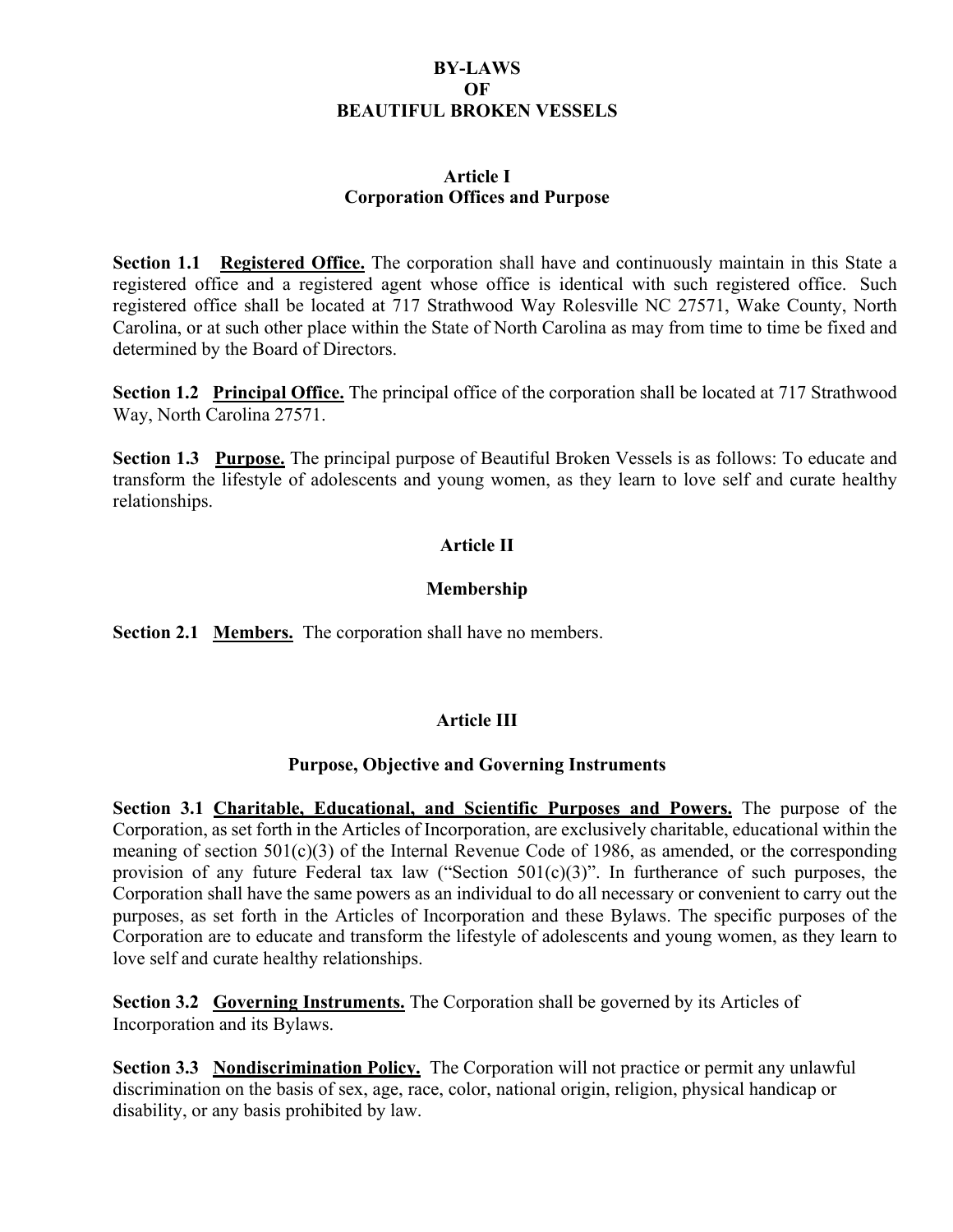**Section 3.4 Limitations on Activities.** No part of the activities of the Corporation shall consist of participating in, or intervening in, any political campaign on behalf of or in opposition to any candidate for public office, nor shall the Corporation operate a social club or carry on business with the general public in a manner similar to an organization operated for profit. Notwithstanding any other provision of these Bylaws, the Corporation shall not carry on any activity not permitted to be carried on by a corporation exempt from federal income tax under Section  $501(c)(3)$  of the Internal Revenue Code of 1986, as amended, or the corresponding provisions of any future federal tax law.

# **Article IV**

## **Board of Directors**

**Section 4.1 Duties of Directors.** The Board of Directors is the body with the ultimate authority over and oversight of the corporation. As such, all corporate powers are exercised by or under the authority of, and the business and affairs of the corporation are managed under the direction of, the Board of Directors, subject to any limitation in the Articles of Incorporation or these Bylaws that is otherwise lawful. Any corporate officer or employee exercises authority only as delegated by the Board of Directors.

**Section 4.2 Number, Election and Qualifications.** The corporation shall be governed by a Board of Directors. The initial Directors of the Corporation shall be those persons specified in the Certificate of Incorporation of the Corporation. The number of persons on such Board of Directors shall be a minimum of three (3). Those persons elected to succeed Directors whose terms have expired shall be elected by the then members of the Board of Directors. They must receive the affirmative vote of a majority of the members on the Board of Directors present and voting. The Board of Directors by a majority vote will also determine the number of Directors. Directors must be natural persons who are 18 years of age or older.

**Section 4.3 Board Meetings and Organization.** A minimum of five meetings per year of the Board of Directors shall be held at the office of the corporation. One of the Board meetings shall be designated as an annual meeting. The Board of Directors may provide a resolution for the holding of such meetings at a place other than the office of the corporation, within or without the State of North Carolina, without other notice than such resolution. The Board of Directors shall elect a Chair and any number of Vice-Chairs, whose duties are not as officers of the corporation but as organizers of and facilitators for the Board of Directors itself. Unless the Board has delegated the duty to another Board member or an officer, the Chair, or in his or her absence, a Vice-Chair, will establish the agenda for and moderate all meetings of the Board of Directors. The Board of Directors may appoint a Board Secretary to keep Board meeting minutes and other record keeping duties as may be adopted by resolution of the Board.

**Section 4.4 Special Meetings.** Special meetings of the Board of Directors may be called by or at the request of the Chair or Vice-Chair or by three (3) or more of the Directors. The person or persons authorized to call special meetings of the Board may fix any place within the State of North Carolina as the place for the holding of such special meeting.

**Section 4.5 Notice of Meetings.** Notice of each regular meeting of the Board of Directors shall be given at least fifteen (15) days prior thereto. Notice of any special meeting of the Board of Directors shall be given at least two (2) days prior thereto. All notices shall be in writing delivered personally, sent by mail to each Director at his address as shown on the records of the corporation, or by electronic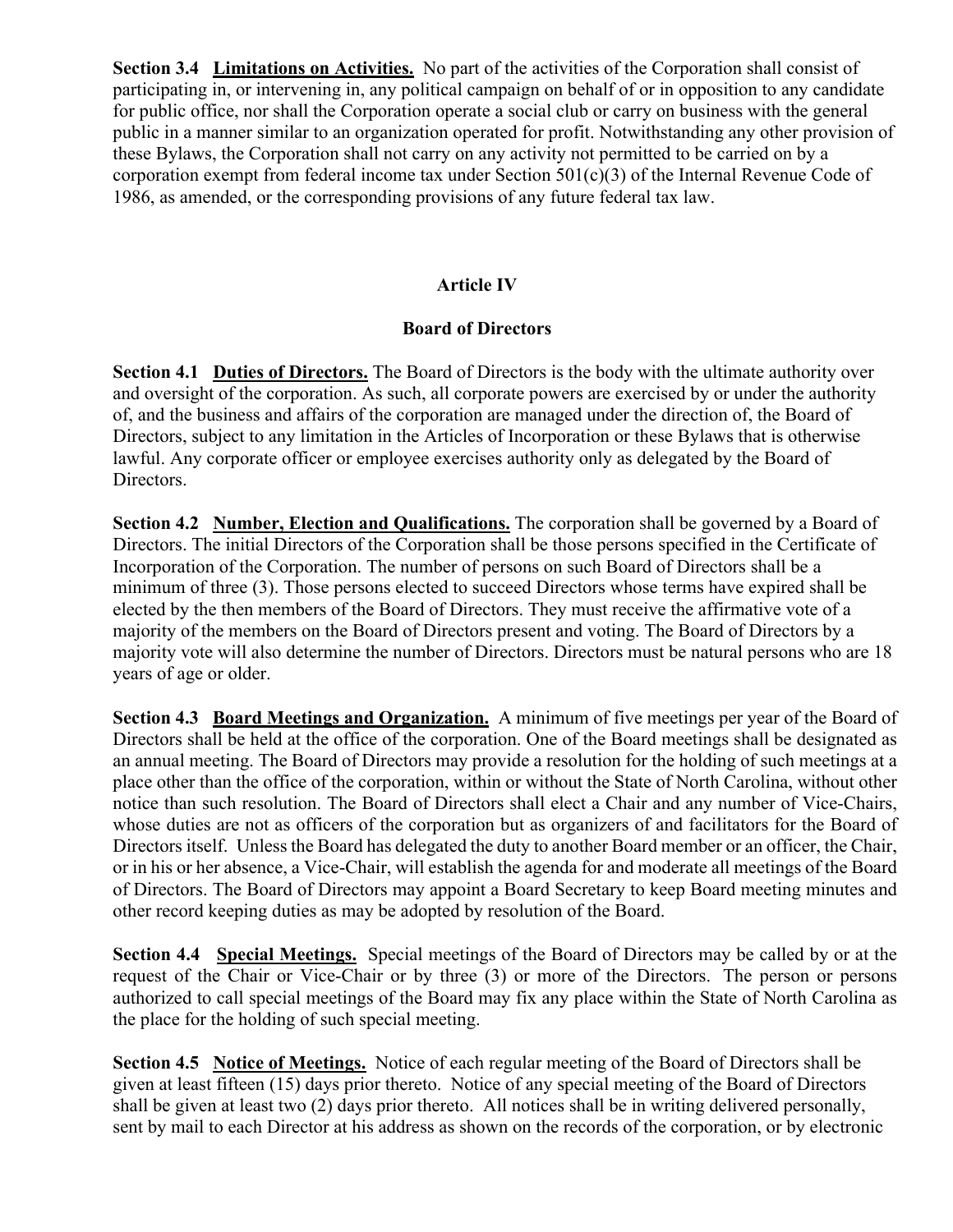email. If mailed, such notice shall be deemed to be delivered when deposited in the United States mail in a sealed envelope so addressed, with postage thereon prepaid.

**Section 4.6 Participation by Telephone.** Any one or more members of the Board or any committee thereof may participate in a meeting of the Board or such committee by means of a conference telephone, similar communications equipment or virtual communications allowing all persons participating in the meeting to hear each other at the same time. Participation by such means shall constitute presence in person at a meeting.

**Section 4.7 Quorum**. At any meeting of the Board, A majority of the number of Directors then in office constitutes a quorum for the transaction of business.

**Section 4.8 Voting.** If a quorum is present when a vote is taken, the affirmative vote of a majority of Directors present is the act of the Board of Directors. Each Director shall have one vote. In the event there is a tie in any vote, the President shall have an additional vote to be the tiebreaker.

**Section 4.9 Resignation of Directors.** Any Director may resign at any time by giving notice thereof in writing to the Chair or Vice-Chair of the Board. Such resignation shall take effect at the time specified by the Chair or Vice-Chair unless it shall be necessary to accept such resignation by its terms before it becomes effective, in which event the resignation shall take effect upon its acceptance by the Board of Directors.

**Section 4.10 Vacancies.** In the event of any vacancy occurring in the Board of Directors due to death, resignation, and disqualification or otherwise, the remaining Directors shall continue to act; and such vacancy may be filled by the vote of a majority of the remaining Directors. Any Director so chosen shall hold office of the unexpired portion of the term of the person whom the newly elected Director succeeds and until his successor shall have been duly elected and qualified, or until his death, or until he shall resign or shall become disqualified. An increase in the number of Directors shall be deemed to create vacancies in the Board of Directors to be filled in the manner provided in **Section 2** of this **Article III.**

**Section 4.11 Compensation of Directors.** Directors shall not receive any compensation for their services as such; provided, however, that nothing herein contained shall be construed to preclude any person who is a Director from also serving the corporation in another capacity and receiving compensation.

### **Section 4.12 Election of Directors and Permissibility of Class Election.**

(a) After the initial meeting of Directors following incorporation, Directors are elected at each annual meeting unless their terms are staggered and Director's successor has been elected and qualified, or until his or her death, resignation or removal.

(b) Directors may be divided into classes and the terms of office of the several classes need not be uniform.

# **Section 4.13 Terms of Directors.**

(a) Except for those Directors placed into groups upon the Board's division of the Directors into staggered terms, Directors' terms expire at the annual meeting following their election.

(b) A decrease in the number of Directors does not shorten an incumbent Director's term.

(c) A Director elected to fill a vacancy is elected for the unexpired term of his predecessor in office.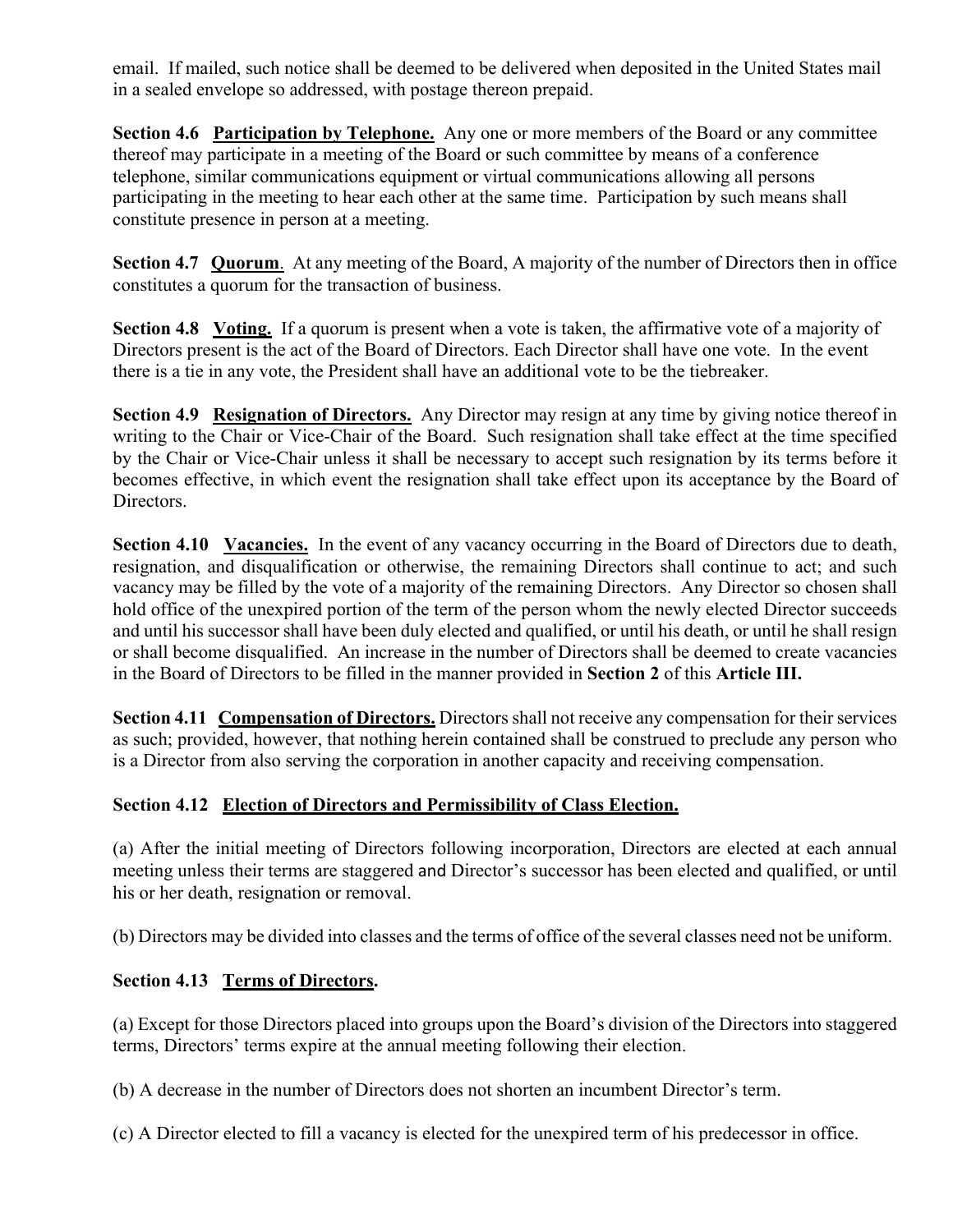(d) Despite the expiration of a Director's term, he continues to serve until his successor is elected and qualifies, until there is a decrease in the number of Directors, or until he resigns, is removed, or dies.

**Section 4.14 Removal.** Any Director may be removed for cause by vote of the Board provided there is a quorum of not less than a majority present at the meeting at which such action is taken.

## **Section 4.15 Staggered Terms for Directors.**

(a) The Board of Directors may by resolution divide the total number of Directors into three groups, with each group containing an equal number of Directors, as near as may be, and with each group's term expiring at one of the three annual meetings following the division.

(b) Following such division, at each annual meeting held thereafter, Directors must be chosen for threeyear terms to succeed those whose terms have expired.

(c) If the number of Directors is thereafter changed, the Directors must apportion any increase or decrease in the number of Directors among the groups so as to make all groups as nearly equal in number as possible

#### **Section 4.16 Advisory Boards.**

(a) The Board of Directors may establish one or more advisory Boards and may appoint individuals to and remove individuals from such advisory Boards at the pleasure of the Board of Directors.

(b) Advisory Board members are limited to providing advice and recommendations to the Board of Directors. Neither a Board of advisors nor any individual advisor shall have any power or authority to act on behalf of or bind the corporation in such capacity.

### **Article V**

### **Officers**

Section 5.1 **Officers.** The officers of the corporation shall be a President, a Secretary, a Treasurer and any such other officers as may be appointed in accordance with the provisions of **Section 3** of this **Article IV**. Any two (2) or more offices may be held by one (1) person except the offices of President and Secretary; but no officer shall sign or execute any document in more than one (1) capacity.

**Section 5.2 Election and Qualifications; Term of Office.** The officers of the corporation shall be a President, a Secretary, a Treasurer and any such other officers as may be appointed in accordance with the provisions of **Section 3** of this **Article IV**. Any two (2) or more offices may be held by one (1) person except the offices of President and Secretary; but no officer shall sign or execute any document in more than one (1) capacity

**Section 5.3 Subordinate Officers and Agents.** The Board of Directors from time to time may appoint other officers or agents, each of whom shall hold office for such period, have such authority and perform such duties as the Board of Directors from time to time may determine. The Board of Directors may delegate to any officer or agent the power to appoint any subordinate officer or agent and to prescribe his respective authority and duties.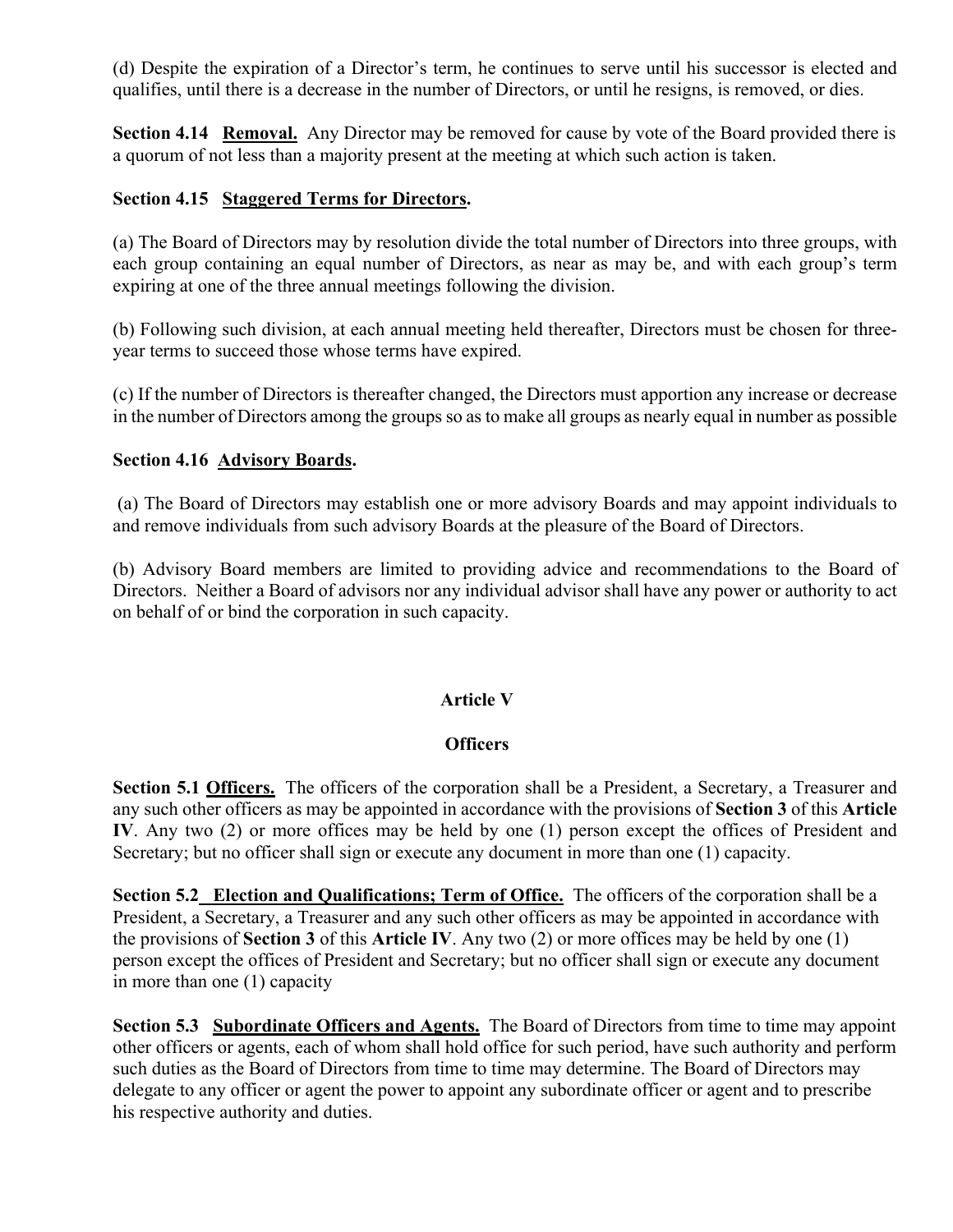**Section 5.4 Removal.** The officers specifically designated in **Section 1** of this **Article IV** may be removed, either with or without cause, by vote of a majority of the whole Board of the Directors at a special meeting of the Board called for that purpose. The officers appointed in accordance with the provisions of **Section 3** of this **Article IV** may be removed, either with or without cause, by the Board of Directors, by a majority vote of the Directors present at any meeting, or by any officer or agent upon whom such power of removal may be conferred by the Board of Directors.

**Section 5.5 Resignations.** Any officer may resign at any time by giving written notice to the Board of Directors or to the President or the Secretary of the corporation, or, if he were appointed by an officer or agent in accordance with **Section 3** of this **Article IV**, by giving written notice to the officer or agent who appointed him. Any such resignation shall take effect upon its being accepted by the Directors or by the officer or agent appointing the person so resigning.

**Section 5.6 Vacancies.** A vacancy in any office because of death, resignation, removal or disqualification or any other cause shall be filled at a regular or special meeting of the Directors in the manner prescribed by these Bylaws for regular appointments or elections to such offices.

Section 5.7 President. The president shall be the chief executive officer of the corporation and subject to the instructions of the Board of Directors, shall have general charge of the business, affairs and property of the corporation and control over its other officers, agents and employees.

**Section 5.8 Secretary.** The Secretary shall see that all notices are duly given in accordance with the provisions of these Bylaws or as required by law. The Secretary shall be custodian of the records, books, reports, statements, certificates and other documents of the corporation and the seal of the corporation, see that the seal is affixed to all documents requiring such seal and in general shall perform all duties and possess all authority incident to the office of Secretary, and shall perform such other duties and have such other authority as from time to time may be assigned by the Board of Directors.

**Section 5.9 Treasurer.** The Treasurer shall have supervision over the funds, securities, receipts and disbursements of the corporation, and shall in general perform all duties and have all authority incident to the office of Treasurer and shall perform such other duties and have such other authority as from time to time may be assigned or granted by the Board of Directors.

**Section 5.10 Duties of Officers may be Delegated.** Due to the absence of any officer of the corporation or for any other reason that the Board may deem sufficient, the Board may delegate the power or duties of such officer to any other officer or to any Director for the time being, provided, however, a majority of the entire Board of Directors concurs therein.

**Section 5.11 Salaries of Officers.** No officer of the corporation shall receive a salary for his services as such officer.

# **Section 5.12 Contract Rights of Officers.**

(a) The appointment of an officer does not itself create contract rights.

(b) The removal of an officer does not affect the officer's contract rights (if any) with the corporation.

(c) An officer's resignation does not affect the corporation's contract rights (if any) with the officer.

**Section 5.13 Special Probation.** The positions of President of the corporation and Chair of the Board of Directors shall not be held concurrently by the same person.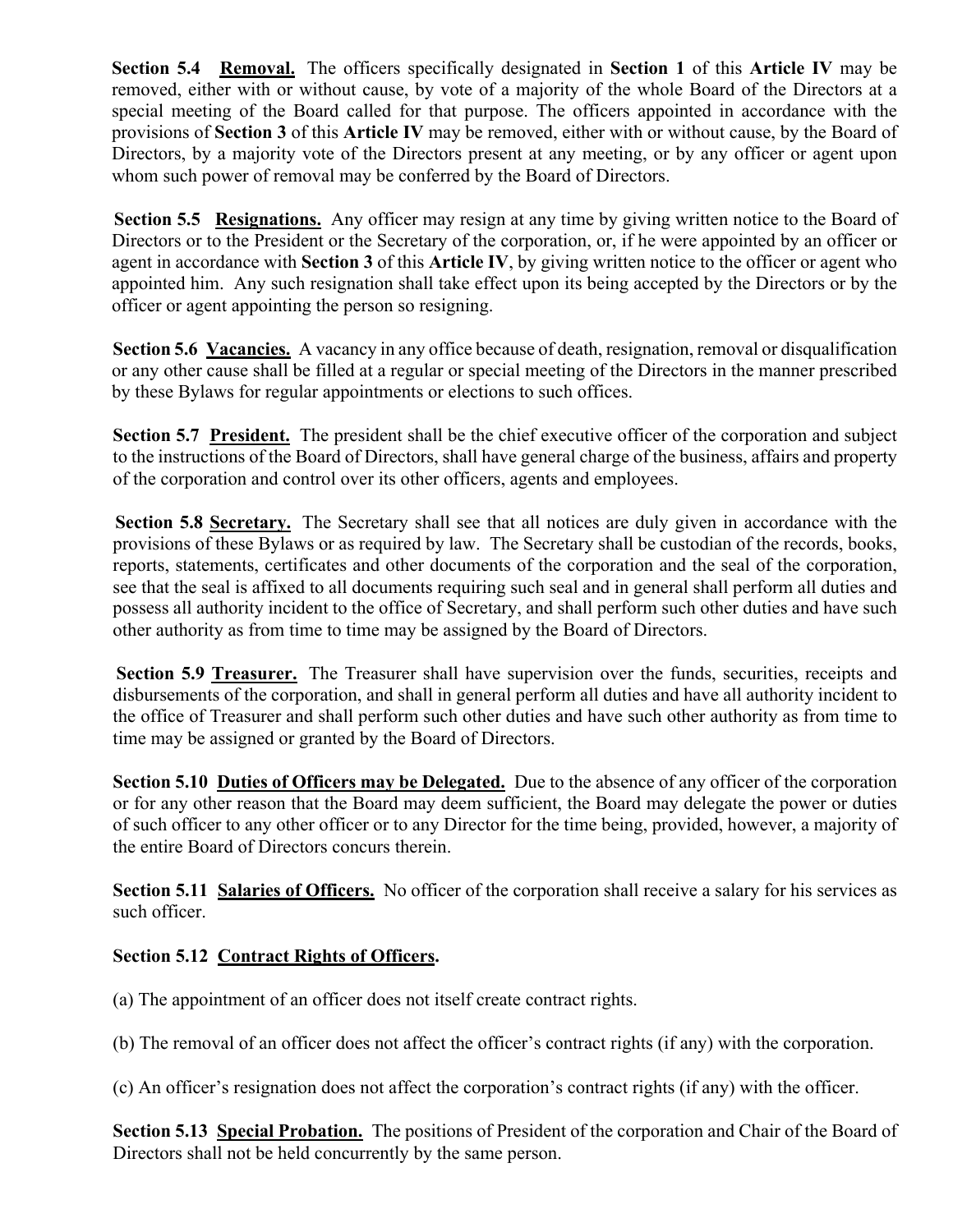## **Article V1**

### **Contracts, Loans, Deposits, Checks, Drafts, etc.**

**Section 6.1 Contracts.** Except as otherwise provided in these Bylaws the Board of Directors may authorize any officer or officers, agent or agents to enter into any contract or to execute or deliver any instruments on behalf of the corporation, and such authority may be general or confined to specific instances.

**Section 6.2 Loans.** No loans shall be contracted on behalf of the corporation and no evidence of indebtedness shall be issued in its name unless and except as authorized by the Board of Directors.

**Section 6.3 Deposits.** All funds of the corporation shall be deposited from time to time to the credit of the corporation in such banks or trust companies or with such bankers or other depositories as the Board of Directors may select, or as may be selected by any officer(s) or agent(s) of the corporation to whom such power may from time to time be given by the Board of Directors.

**Section 6.4 Checks, Drafts, etc**. All notes, drafts, acceptances, checks and endorsements or other evidences of indebtedness shall be signed by the President or in such other manner as the Board of Directors from time to time may determine.

**Section 6.5 Gifts.** The Board of Directors may accept on behalf of the corporation any contribution, gift, bequest or devise for the general purposes or for any special purpose of the corporation. This would include designated gifts given to the ministry such as those for: The Singles Network, WLFJ missions activities, India ministry, The Community Assistance Fund, hurricane relief and other special projects.

### **Article VII**

### **General Provisions**

**Section 7.1 Corporation Seal.** The corporate seal shall be in such form as shall be approved from time to time by the Board of Directors.

**Section 7.2 Fiscal Year**. The fiscal year of the corporation shall be established from time to time by resolution of the Board of Directors.

**Section 7.3 Waiver of Notice.** Whenever any notice is required to be given under the provisions of the Non-Profit Corporation Act of the State of North Carolina or under the provisions of the **Articles** of Incorporation or the **Bylaws** of the corporation, a waiver thereof in writing signed by the person or persons entitled to such notice, whether before or after the time stated therein, shall be deemed equivalent to the giving of such notice.

**Section 7.4 Amendment to Bylaws.** These Bylaws may be altered, amended or repealed and new Bylaws may be adopted by a majority of the Directors present and voting; provided, however, that at least seven (7) days notice in writing shall be given of the intention to alter, amend or repeal or to adopt new Bylaws at such meeting.